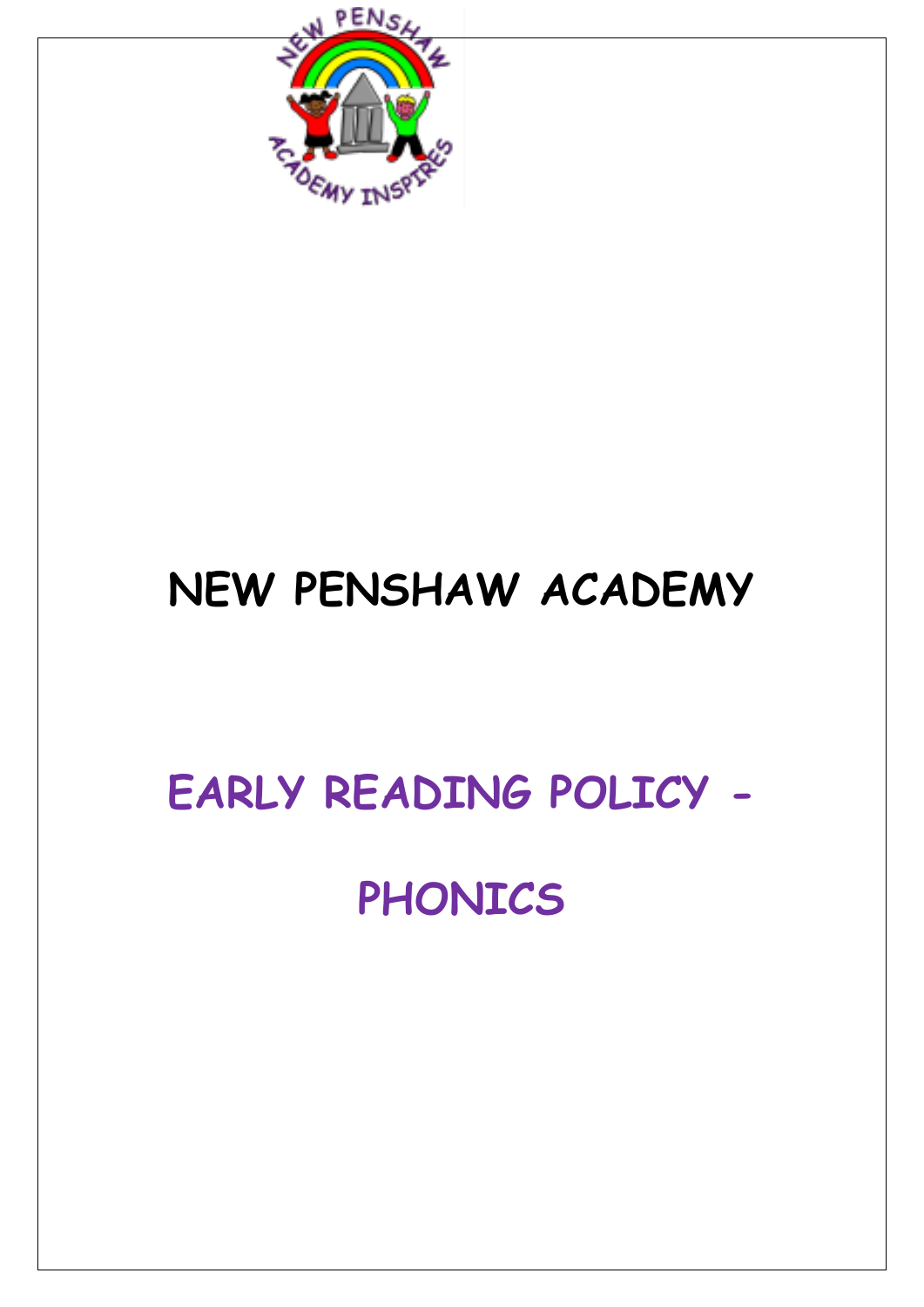**At New Penshaw Academy, we strive to develop the full potential of all our pupils so they become confident, literate readers. If children are to develop as competent, fluent readers it is essential that they have secure understanding of letters and sounds. In order to do so, we follow Read, Write, Inc as our synthetic phonics programme.**

Read, Write, Inc. Phonics is an inclusive literacy programme for all children learning to read. At New Penshaw, it is taught from Reception class through to Y2 and it teaches synthetic phonics. Children learn the 44 common sounds in the English language and how to blend them to read and spell. The scheme heavily focuses on the development of early reading.

Reading is the key that unlocks the whole curriculum so the ability to efficiently decode is essential. The R.W.I sessions occur each day with no exceptions, as we firmly believe that the continuity and pace of the programme is key to accelerating the progress of children's reading development.

#### **Aims and Objectives**

To teach children to:

- Apply the skill of blending phonemes in order to read words.
- Segment words into their constituent phonemes in order to spell words.
- Learn that blending and segmenting words are reversible processes.
- Read high frequency words that do not conform to regular phonic patterns.
- Read texts and words that are within their phonic capabilities as early as possible.
- Decode texts effortlessly so all their resources can be used to comprehend what they read.
- Spell effortlessly so that all their resources can be directed towards composing their writing.

## **Teaching and Learning Style**

The teaching of Read, Write, INC. is consistent and the same progressive format is delivered in all classrooms and groups. Silent signals are used as a key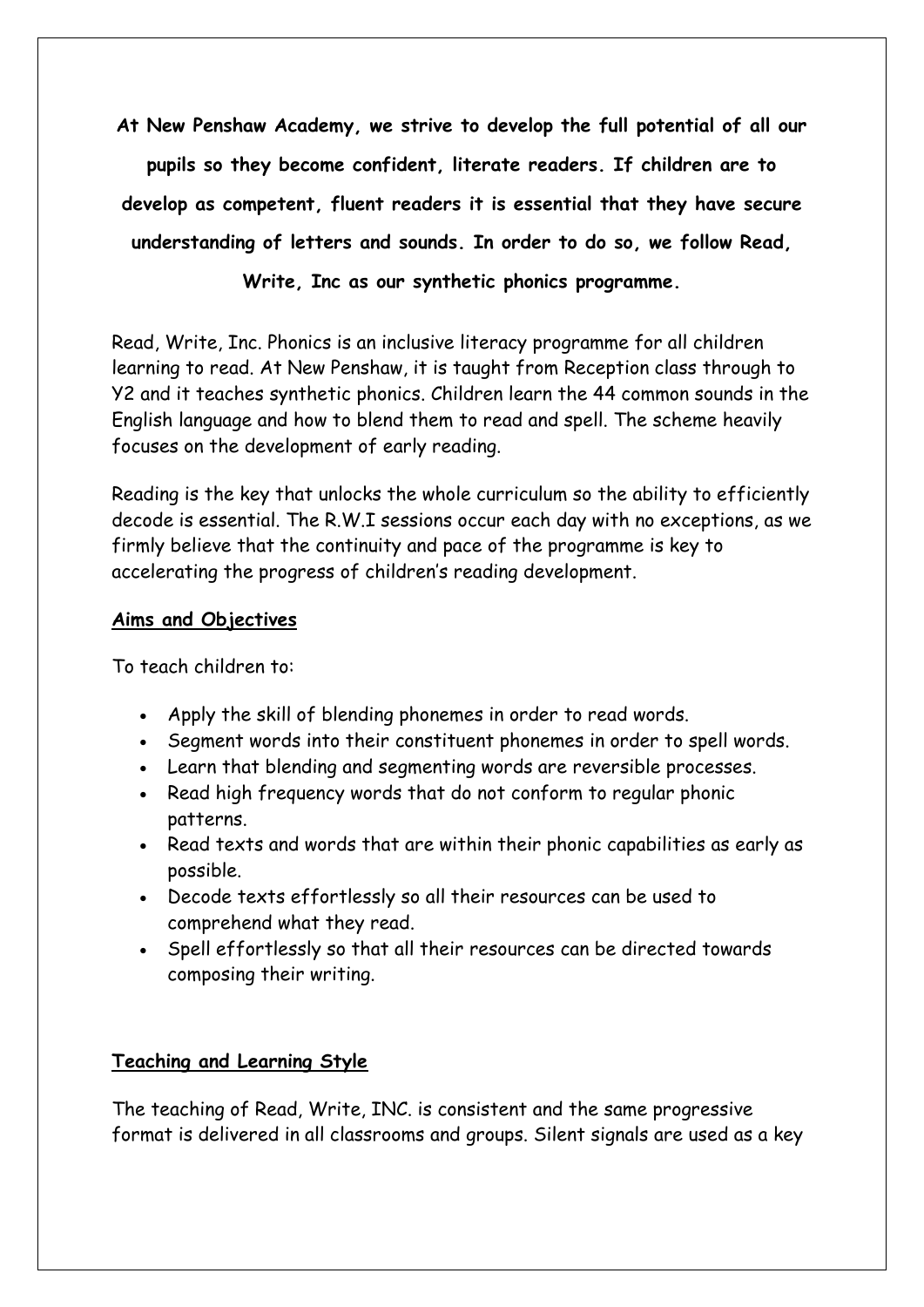tool to build rules and routines into the sessions. Read, Write INC. has some key principles that are also adhered to closely within our classrooms:

**Praise** – Children learn quickly in a positive climate.

**Pace** – Good pace is essential to the lesson.

**Purpose** – Every part of the lesson has a specific purpose.

**Passion** – This is a very prescriptive programme. It is the energy, enthusiasm and passion that teachers put into the lesson that bring the teaching and learning to life!

**Participation -** A strong feature of R.W.I lessons is partner work and the partners 'teaching' each other (based on research which states that we learn 70% of what we talk about with our partner and 90% of what we teach).

#### **Planning**

Currently, due to COVID-19 restrictions, children work within their year group and they then placed into a sub-group based on their current abilities, defined by their results on a RWI assessment. Class teachers and Teaching Assistants will then deliver the session to the subsequent groupings. Pupils are assessed every half term and the groups are reorganised accordingly. Planning for the sessions is completed and provided to staff in the form of a phonics handbook. All staff have access to a phonics box which includes all of the key resources needed for each session through to the end of the scheme.

#### **Delivery of Phonics**

- Initial sounds are to be taught in a specific order.
- Sounds taught should be 'pure' ie 'b', not 'buh' as this is central to phonic teaching and ability to recognise sounds in words.
- Blends are to be declustered. E.g. bl is two specific sounds.
- Children are to be taught that the number of graphemes in a word always corresponds to the number of phonemes. This greatly aids spelling.
- Set 2 sounds are to be taught after Set 1 (initial sounds)
- Letter names are to be introduced with Set 3.

When children know all of the Set 1 sounds they are introduced to the ditty books as an addition to the Speed Sounds phonics session. These sessions support the blending and decoding of words at a text level. When the children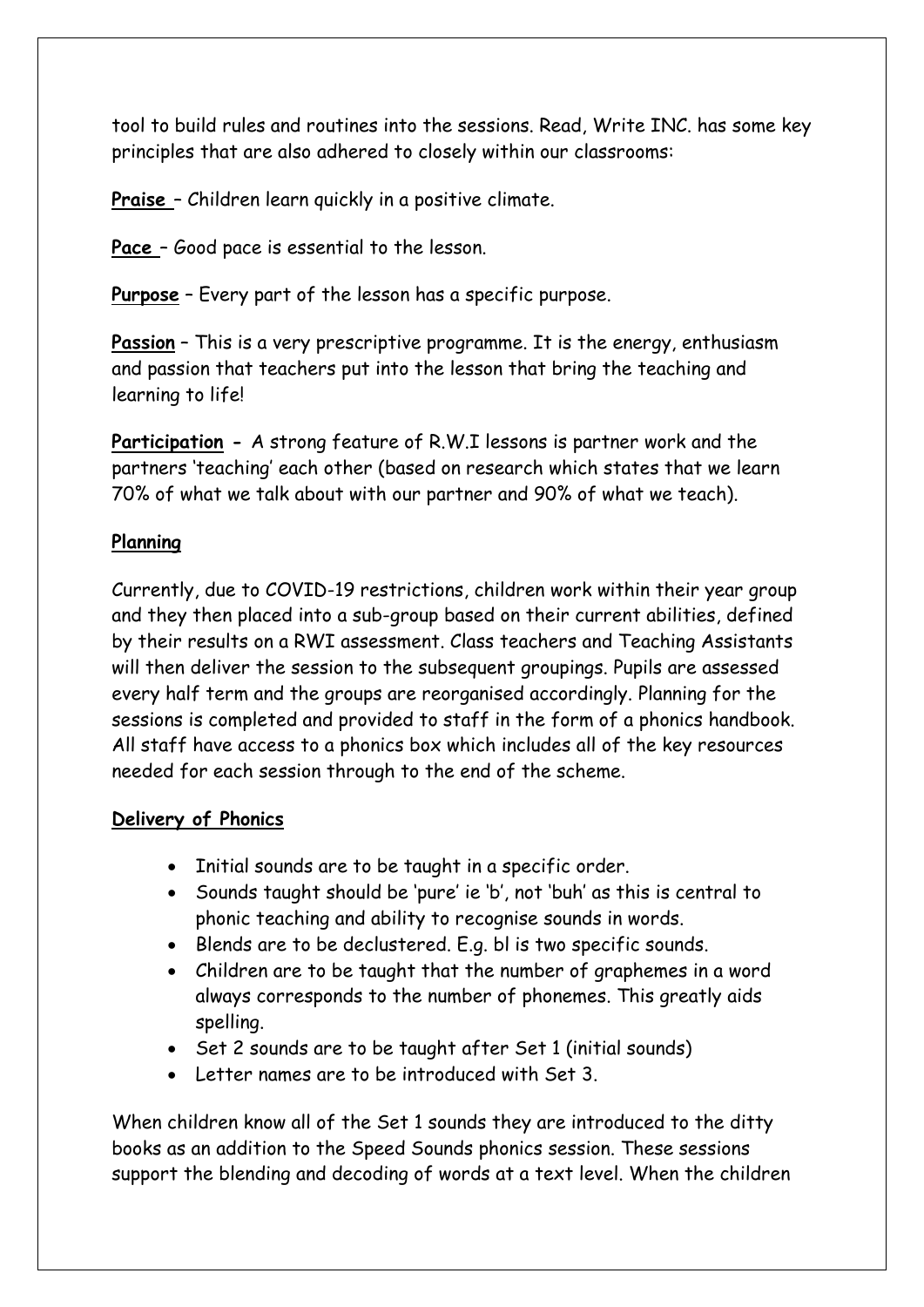can blend independently, they move onto the Storybooks. These books increase in difficult and are correlated to the whole school reading scheme. The aim of these books is to build fluency; develop key skills that allow children to comprehend the texts; and to develop a love of reading through the varied titles and themes we have access to.

## **R.W.I across the school**

**Foundation Stage**: In Nursery, Letters and Sounds Phase 1 will be followed to provide children with speaking and listening skills that will lay the foundations for phonic work that will commence when accessing the RWI scheme. Fred Talk will be used throughout so that children are being exposed to key terminology used in the R.W.I session.

R.W.I is fully implemented in Reception where the class will be split into groups after a baseline assessment is completed. Lessons will take place daily between 11.00am-11.50am. Within this time a 10-minute speed sounds session will occur with follow up handwriting and sentence writing in line with the rest of the EYFS curriculum.

**Key Stage One**: All children are currently grouped by ability within their current year groups – both teachers and TAs are responsible for leading a group. The sessions will occur daily for 40 minutes daily. These sessions include a 20-minute speed sounds and word time session before a 20-minute story book session.

**Key Stage Two**: R.W.I groups will take the form of an intervention during literacy sessions for those children with the greatest need in Year 3/4.

## **SEN Pupils**

SEN pupils are fully involved in R.W.I. lessons as all pupils work in ability groups and teaching is geared to the speed of progress of each group. Where appropriate, 1:1 or smaller group tuition is adopted to supported the needs of all children.

## **Assessment and Recording**

Children are assessed throughout every lesson. Every time partner work is used the teacher assesses the progress of her children. The teacher assesses how children:

• Read the grapheme chart